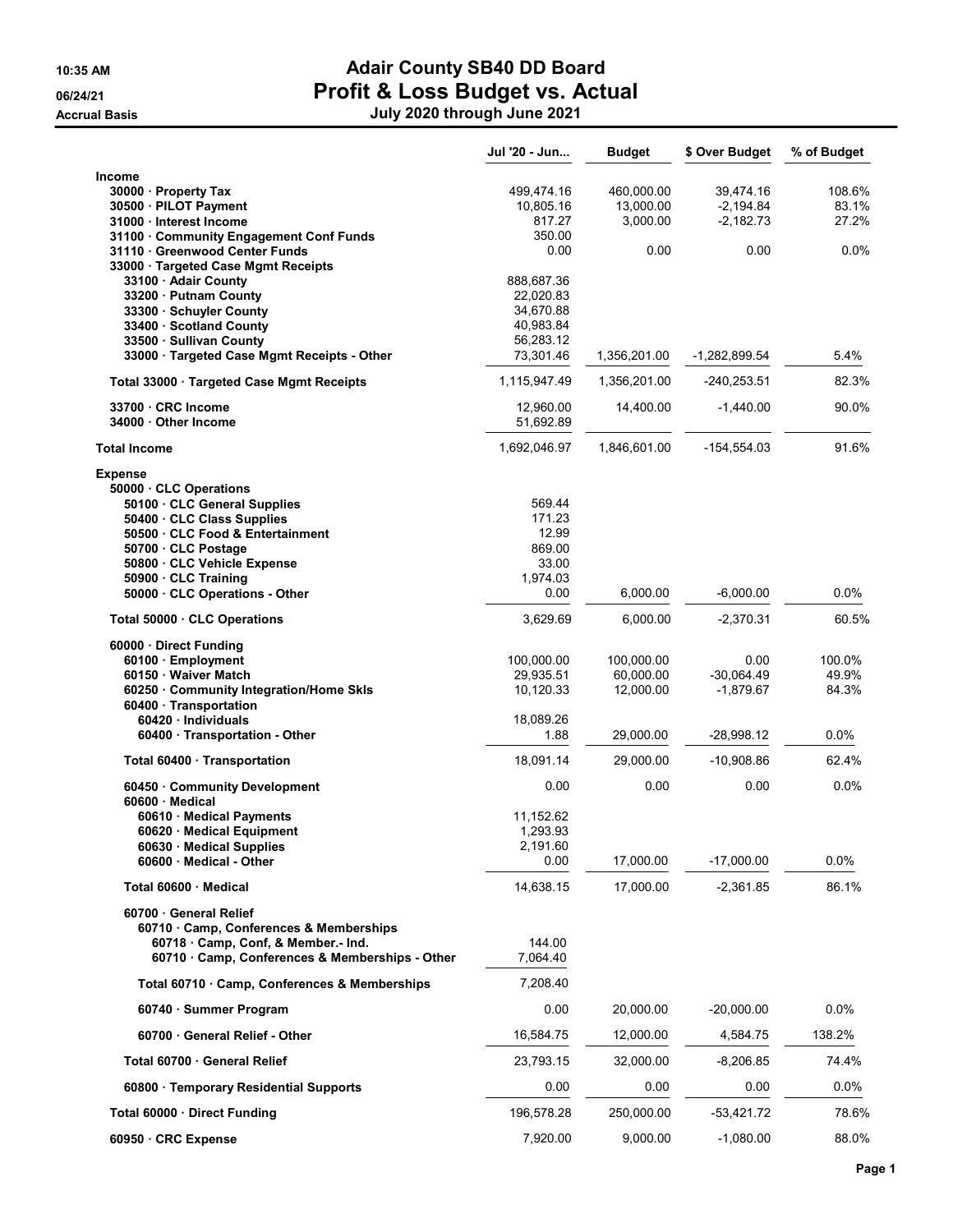|                                                              | Jul '20 - Jun      | <b>Budget</b> | \$ Over Budget | % of Budget |
|--------------------------------------------------------------|--------------------|---------------|----------------|-------------|
| 61000 · Funding to Other Counties                            |                    |               |                |             |
| 61100 · Funding to Putnam County                             | 3,218.02           |               |                |             |
| 61200 · Funding to Schuyler County                           | 7,145.00           |               |                |             |
| 61300 · Funding to Scotland County                           | 1,629.29           |               |                |             |
| 61400 · Funding to Sullivan County                           | 6,083.47           |               |                |             |
| 61000 · Funding to Other Counties - Other                    | 0.00               | 35,000.00     | $-35,000.00$   | 0.0%        |
| Total 61000 · Funding to Other Counties                      | 18,075.78          | 35,000.00     | $-16,924.22$   | 51.6%       |
| 70000 · Targeted Case Mgmt Expense                           |                    |               |                |             |
| 75000 · Sullivan County<br>75160 · Translation Services      | 37.50              |               |                |             |
| Total 75000 · Sullivan County                                | 37.50              |               |                |             |
|                                                              | 37.50              |               |                |             |
| Total 70000 Targeted Case Mgmt Expense                       |                    |               |                |             |
| 80000 · Programming - Indirect<br>80500 Accreditation        | 884.00             | 10,000.00     | $-9,116.00$    | 8.8%        |
| 81000 · Board Expense                                        | 326.03             | 1,000.00      | $-673.97$      | 32.6%       |
| 82000 Governmental Relations                                 | 0.00               | 250.00        | $-250.00$      | $0.0\%$     |
| 83000 Conferences/Workshops                                  |                    |               |                |             |
| 83300 Conferences/Workshops-General                          | 268.98             |               |                |             |
| 83000 Conferences/Workshops - Other                          | 1.800.00           | 5,000.00      | $-3,200.00$    | 36.0%       |
| Total 83000 · Conferences/Workshops                          | 2,068.98           | 5,000.00      | $-2,931.02$    | 41.4%       |
| 83500 Depreciation Expense                                   | 0.00               | 50,000.00     | $-50,000.00$   | $0.0\%$     |
| 84000 Dues and Memberships                                   | 3,067.79           | 3,500.00      | $-432.21$      | 87.7%       |
| 85000 · Employee Travel                                      |                    |               |                |             |
| 70400 · TCM Admin Mileage                                    | 2.30               |               |                |             |
| 71150 · TCM Adair Mileage                                    | 1,933.97<br>482.57 |               |                |             |
| 72150 · TCM Putnam Mileage<br>73150 · TCM Schuyler Mileage   | 357.49             |               |                |             |
| 74150 · TCM Scotland Mileage                                 | 247.09             |               |                |             |
| 75150 · TCM Sullivan Mileage                                 | 604.47             |               |                |             |
| 85000 · Employee Travel - Other                              | 257.26             | 24,000.00     | -23,742.74     | 1.1%        |
| Total 85000 · Employee Travel                                | 3,885.15           | 24,000.00     | -20,114.85     | 16.2%       |
| 86000 · Insurance                                            |                    |               |                |             |
| 86100 Directors & Officers                                   | 2,194.00           |               |                |             |
| 86300 Property Insurance                                     | 11,956.00          |               |                |             |
| 86500 Workers' Compensation                                  | 8,751.00           |               |                |             |
| 86000 Insurance - Other                                      | 0.00               | 26,000.00     | $-26,000.00$   | $0.0\%$     |
| Total 86000 · Insurance                                      | 22,901.00          | 26,000.00     | $-3,099.00$    | 88.1%       |
| 87000 Office Expenses                                        |                    |               |                |             |
| 87100 Office Supplies                                        |                    |               |                |             |
| 87110 Office Supplies-Country Club                           | 229.67             |               |                |             |
| 87120 Office Supplies-McPherson<br>87130 Office Supplies-PPE | 8,606.57<br>696.60 |               |                |             |
| 87100 Office Supplies - Other                                | 0.00               | 8,000.00      | $-8,000.00$    | 0.0%        |
|                                                              |                    |               |                |             |
| Total 87100 Office Supplies                                  | 9,532.84           | 8,000.00      | 1,532.84       | 119.2%      |
| 87200 · Postage                                              |                    |               |                |             |
| 87210 · Postage-General                                      | 845.30             |               |                |             |
| 87220 · Postage-TCM                                          | 1,246.44           |               |                |             |
| 87200 Postage - Other                                        | 0.00               | 1,750.00      | -1,750.00      | 0.0%        |
| Total 87200 · Postage                                        | 2,091.74           | 1,750.00      | 341.74         | 119.5%      |
| 87300 · Advertising/Marketing                                | 0.00               | 1,000.00      | $-1,000.00$    | 0.0%        |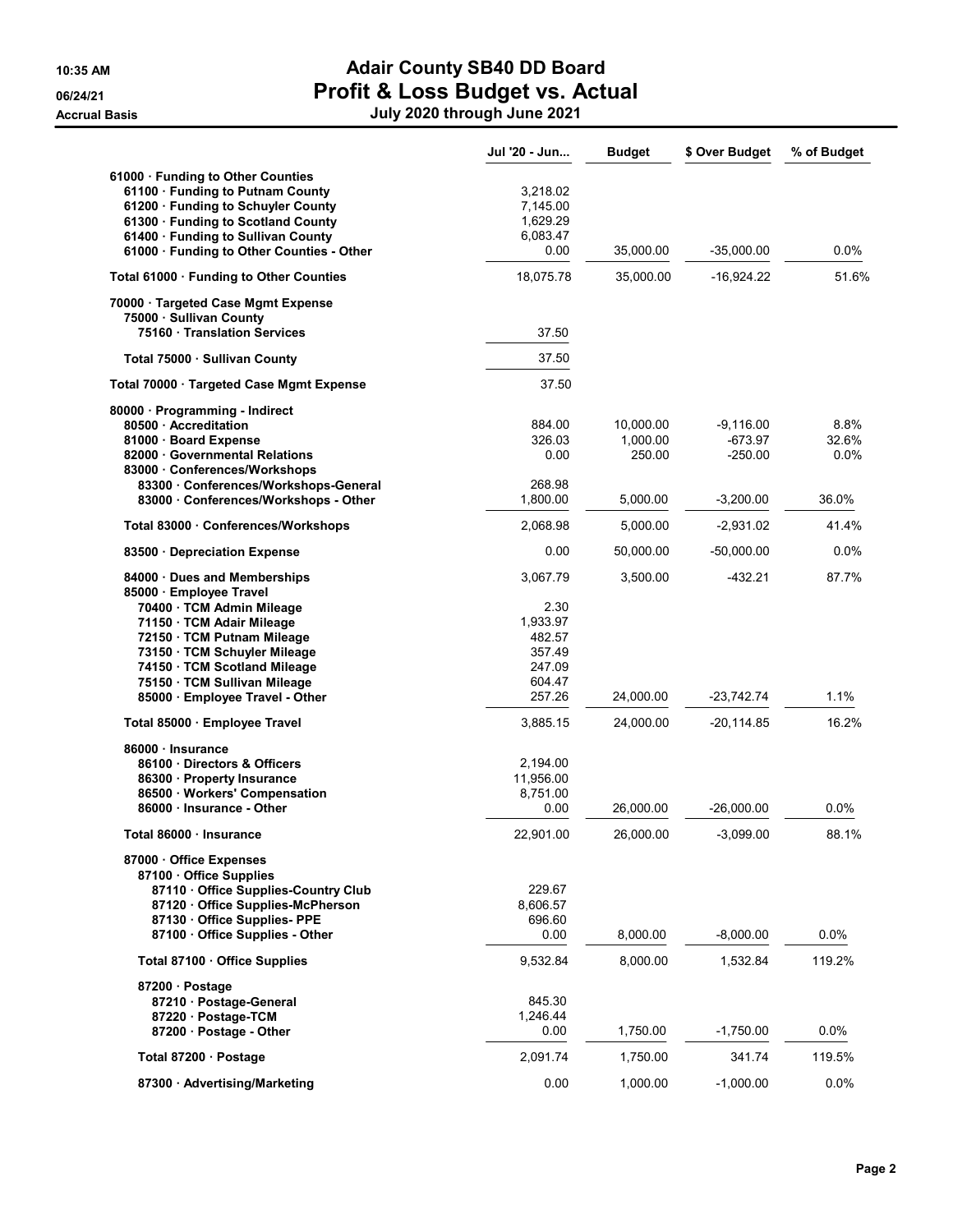|                                                                                           | Jul '20 - Jun | <b>Budget</b> | \$ Over Budget | % of Budget |
|-------------------------------------------------------------------------------------------|---------------|---------------|----------------|-------------|
| 87400 Copier                                                                              |               |               |                |             |
| 87410 · Copier-Country Club                                                               | 1,847.49      |               |                |             |
| 87420 · Copier-McPherson                                                                  | 627.43        |               |                |             |
| 87400 Copier - Other                                                                      | 0.00          | 4,000.00      | $-4,000.00$    | $0.0\%$     |
| Total 87400 Copier                                                                        | 2,474.92      | 4,000.00      | $-1,525.08$    | 61.9%       |
| 87450 Employee Retention/Appreciation<br>87700 · Building Maintenance<br>87710 Janitorial | 993.56        | 2,000.00      | $-1,006.44$    | 49.7%       |
| 87711 · Janitorial-Country Club                                                           | 2,334.38      |               |                |             |
| 87712 Janitorial-McPherson                                                                | 6,006.84      |               |                |             |
| Total 87710 · Janitorial                                                                  | 8,341.22      |               |                |             |
| 87715 · Elevator/Lift Expense<br>87720 Lawn Care                                          | 9,365.00      |               |                |             |
| 87721 Lawn Care-Country Club                                                              | 1,180.00      |               |                |             |
| 87722 Lawn Care-McPherson                                                                 | 345.00        |               |                |             |
| Total 87720 · Lawn Care                                                                   | 1,525.00      |               |                |             |
| 87730 · Snow Removal                                                                      |               |               |                |             |
| 87731 Snow Removal-Country Club                                                           | 2,330.00      |               |                |             |
| 87732 · Snow Removal-McPherson                                                            | 2,120.00      |               |                |             |
| 87730 · Snow Removal - Other                                                              | 100.00        |               |                |             |
| Total 87730 · Snow Removal                                                                | 4,550.00      |               |                |             |
| 87700 · Building Maintenance - Other                                                      | 0.00          | 16,000.00     | $-16,000.00$   | $0.0\%$     |
| Total 87700 · Building Maintenance                                                        | 23,781.22     | 16,000.00     | 7,781.22       | 148.6%      |
| 87800 · Software & Technology                                                             |               |               |                |             |
| 87810 · Soft & Tech-Country Club                                                          | 132.00        |               |                |             |
| 87820 Soft & Tech-McPherson                                                               | 132.00        |               |                |             |
| 87830 · Soft & Tech- Managed IT                                                           | 41,051.43     |               |                |             |
| 87800 · Software & Technology - Other                                                     | 17,691.55     | 60,000.00     | -42,308.45     | 29.5%       |
| Total 87800 · Software & Technology                                                       | 59,006.98     | 60,000.00     | -993.02        | 98.3%       |
| 87900 · Representative Payee Expense                                                      | 765.01        |               |                |             |
| Total 87000 Office Expenses                                                               | 98,646.27     | 92,750.00     | 5,896.27       | 106.4%      |
| 87500 Personnel                                                                           |               |               |                |             |
| 51000 CLC Personnel                                                                       |               |               |                |             |
| 51100 CLC Center Salary Expense                                                           | 49,262.59     |               |                |             |
| Total 51000 · CLC Personnel                                                               | 49,262.59     |               |                |             |
| 66000 · Payroll Expenses                                                                  |               |               |                |             |
| 66500 · Salary Sick                                                                       | 32,433.37     |               |                |             |
| 66600 · FFCRA Leave                                                                       | 134.26        |               |                |             |
| 66700 · Salary Vacation                                                                   | 47,856.29     |               |                |             |
| 66000 · Payroll Expenses - Other                                                          | 88,194.95     |               |                |             |
| Total 66000 · Payroll Expenses                                                            | 168,618.87    |               |                |             |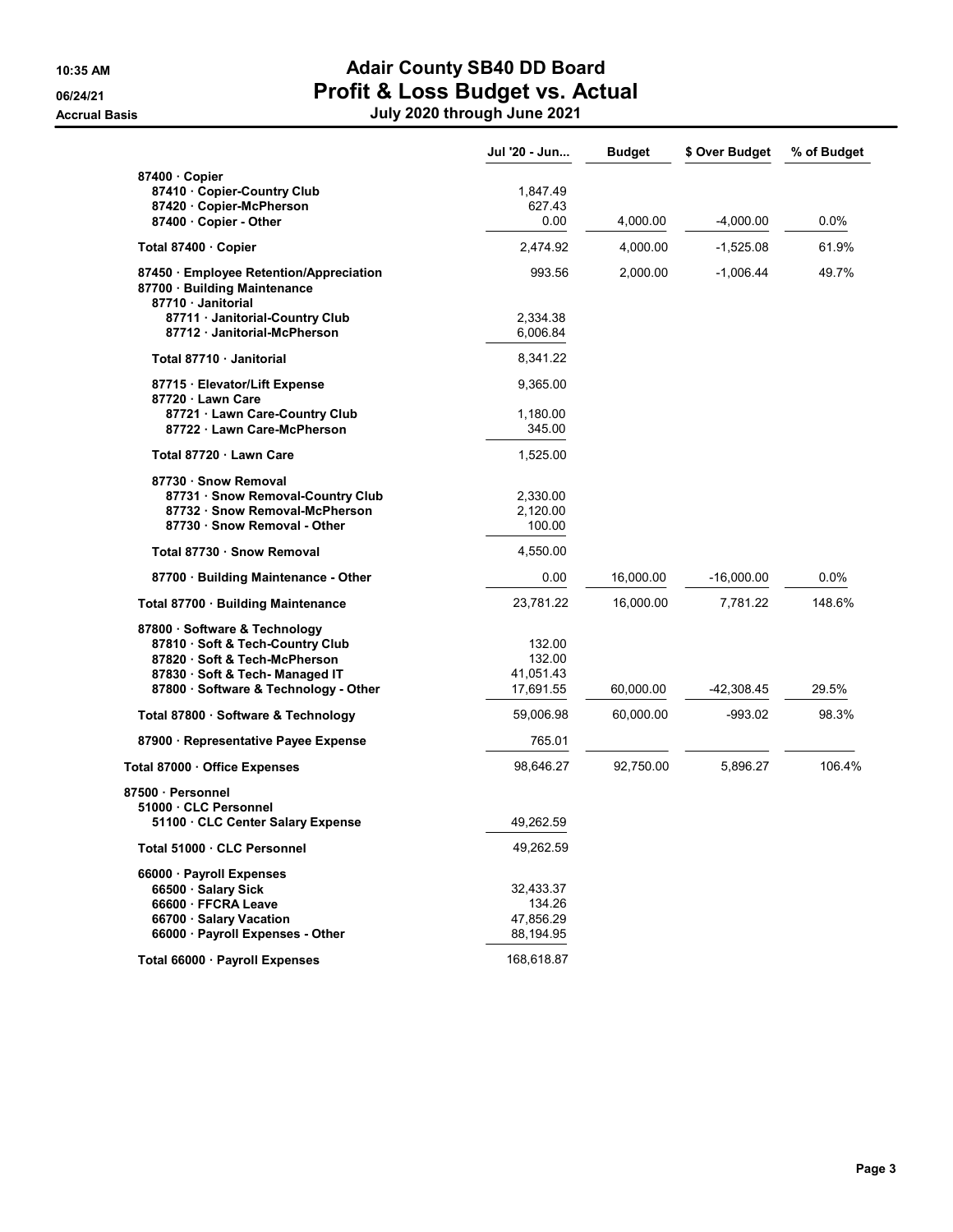|                                                                      | Jul '20 - Jun            | <b>Budget</b>      | \$ Over Budget         | % of Budget |
|----------------------------------------------------------------------|--------------------------|--------------------|------------------------|-------------|
| 70300 · TCM Admin Salary<br>71110 · TCM Adair Salary Expense         | 83,721.00<br>336,577.53  |                    |                        |             |
| 71115 · TCM Adair Overtime                                           | 1,283.37                 |                    |                        |             |
| 72110 · TCM Putnam Salary Expense                                    | 21,761.24                |                    |                        |             |
| 73110 · TCM Schuyler Salary Expense                                  | 36,317.38                |                    |                        |             |
| 74110 · TCM Scotland Salary Expense                                  | 17,364.96                |                    |                        |             |
| 75110 · TCM Sullivan Salary Expense                                  | 40,997.25                |                    |                        |             |
| 87510 · Salary Expense<br>87540 · Employee Benefits                  | 205,815.66<br>331,700.31 |                    |                        |             |
| 87550 · Unemployment Tax                                             | 898.00                   |                    |                        |             |
| 87500 Personnel - Other                                              | 0.00                     | 1,290,418.80       | -1,290,418.80          | $0.0\%$     |
| Total 87500 · Personnel                                              | 1,294,318.16             | 1,290,418.80       | 3,899.36               | 100.3%      |
| 88000 Professional Services                                          |                          |                    |                        |             |
| 88100 Audit                                                          | 4,125.00                 | 3,950.00           | 175.00                 | 104.4%      |
| 88200 · Legal Services                                               | 250.00<br>0.00           | 1,000.00<br>500.00 | $-750.00$<br>$-500.00$ | 25.0%       |
| 88300 Consulting                                                     |                          |                    |                        | 0.0%        |
| Total 88000 · Professional Services                                  | 4,375.00                 | 5,450.00           | -1,075.00              | 80.3%       |
| 88500 Training                                                       |                          |                    |                        |             |
| 76000 · TCM Training<br>88500 Training - Other                       | 1,232.89<br>4,102.50     | 5,000.00           | $-897.50$              | 82.1%       |
|                                                                      |                          |                    |                        |             |
| Total 88500 · Training                                               | 5,335.39                 | 5,000.00           | 335.39                 | 106.7%      |
| 89000 Utilities                                                      |                          |                    |                        |             |
| 89100 · Electricity<br>89110 Electricity-Country Club                | 1,300.40                 |                    |                        |             |
| 89130 Electricity-314 E McPherson                                    | 3,150.59                 |                    |                        |             |
| 89100 Electricity - Other                                            | 0.00                     | 7,000.00           | $-7,000.00$            | 0.0%        |
| Total 89100 · Electricity                                            | 4,450.99                 | 7,000.00           | $-2,549.01$            | 63.6%       |
| 89200 Gas                                                            |                          |                    |                        |             |
| 89210 Gas-Country Club                                               | 782.40                   |                    |                        |             |
| 89220 Gas-McPherson                                                  | 748.91                   |                    |                        |             |
| 89200 Gas - Other                                                    | 0.00                     | 2,500.00           | $-2,500.00$            | $0.0\%$     |
| Total 89200 Gas                                                      | 1,531.31                 | 2,500.00           | $-968.69$              | 61.3%       |
| 89300 Trash                                                          |                          |                    |                        |             |
| 89310 Trash-Country Club                                             | 959.35                   |                    |                        |             |
| 89320 Trash-McPherson<br>89300 Trash - Other                         | 1,201.88<br>0.00         | 2,000.00           | $-2,000.00$            | 0.0%        |
|                                                                      |                          |                    |                        |             |
| Total 89300 · Trash                                                  | 2,161.23                 | 2.000.00           | 161.23                 | 108.1%      |
| 89400 · Telephone & Internet                                         |                          |                    |                        |             |
| 70250 · TCM On Call Phone<br>89410 · Telephone & Internet-Country CI | 1,658.67<br>1,784.49     |                    |                        |             |
| 89420 · Telephone & Internet-McPherson                               | 10,159.14                |                    |                        |             |
| 89400 · Telephone & Internet - Other                                 | 0.00                     | 15,000.00          | $-15,000.00$           | 0.0%        |
| Total 89400 · Telephone & Internet                                   | 13,602.30                | 15,000.00          | $-1,397.70$            | 90.7%       |
|                                                                      |                          |                    |                        |             |
| 89500 Water and Sewer<br>89510 · Water and Sewer-Country Club        | 579.96                   |                    |                        |             |
| 89520 Water and Sewer-McPherson                                      | 970.62                   |                    |                        |             |
| 89500 Water and Sewer - Other                                        | 0.00                     | 1,700.00           | $-1,700.00$            | 0.0%        |
| Total 89500 · Water and Sewer                                        | 1,550.58                 | 1,700.00           | -149.42                | 91.2%       |
| Total 89000 Utilities                                                | 23,296.41                | 28,200.00          | $-4,903.59$            | 82.6%       |
| Total 80000 · Programming - Indirect                                 | 1,459,104.18             | 1,541,568.80       | $-82,464.62$           | 94.7%       |